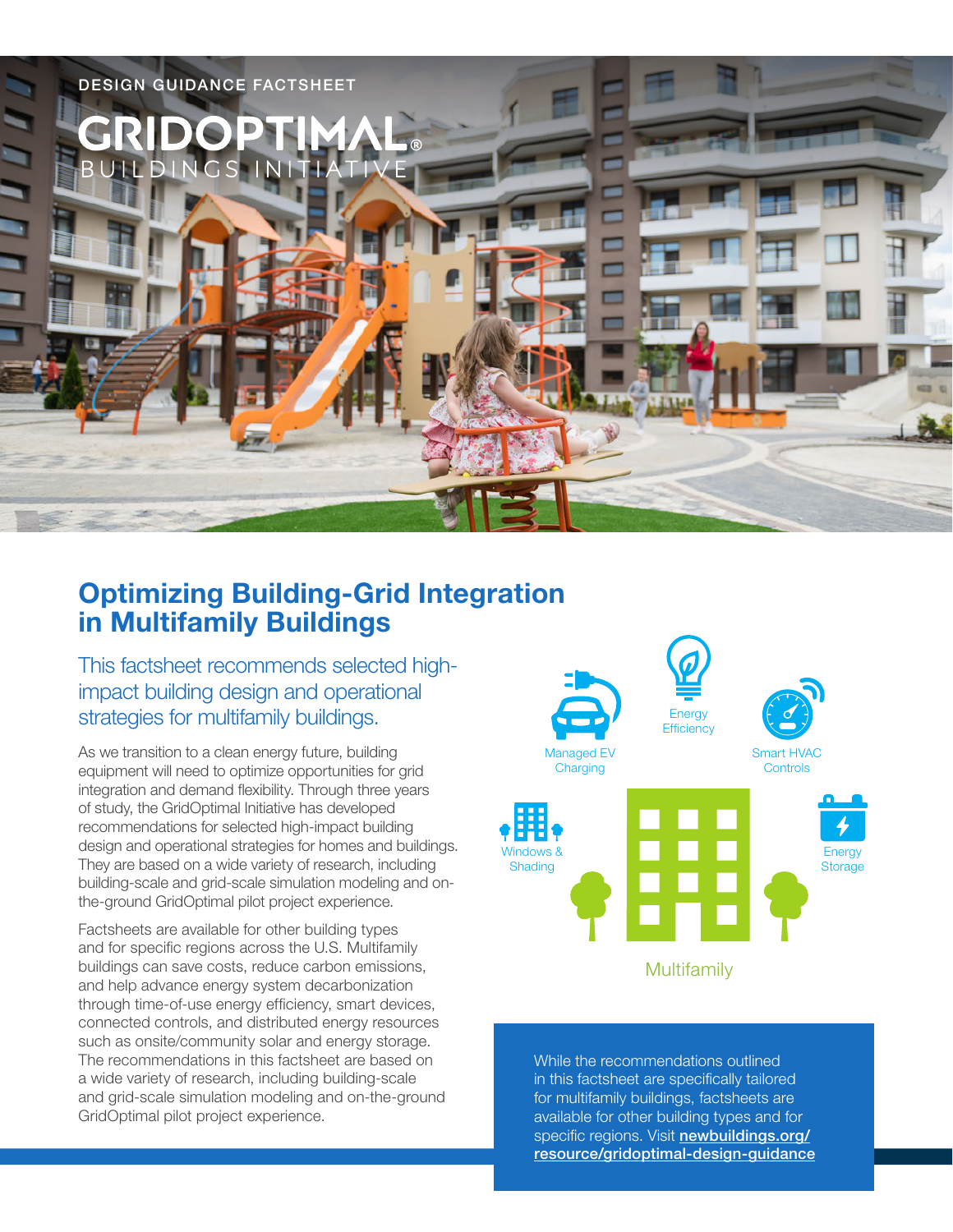# Top 5 GridOptimal Building Design and Operation Strategies:

#### **Multifamily Buildings**

Efficiency and demand flexibility strategies have widely varying impacts across multiple building types, climates, and grid paradigms. High-impact strategies like these can deliver time of-use energy efficiency and demand flexibility while minimizing or avoiding occupant disruption.



**Managed EV charging. Electric** vehicles are a key decarbonization solution but charging adds substantial demand. Charging during off-peak hours, and reducing or staging charging during peak hours mitigates the impact. Special rates and generous incentives are often available for smart EV chargers.



## **Energy efficiency.** Envelope measures like insulation, air-sealing,

high-performance windows, and mechanical systems (HVAC and water heating) offer both yearround savings and peak demand reduction during times of high grid demand and carbon emissions. Energy efficiency is an enabler and often an impact multiplier for demand flexibility.



**Energy storage.** Both battery electric and thermal (e.g., ice, hot water) storage systems can enable load shifting away from high-cost, high-carbon hours. Key benefits include energy cost savings, emissions reductions, and resilient operations. Co-optimize schedules to achieve cost, emissions, and resiliency benefits, and specify gridintegrated communications.



#### **Smart HVAC controls.**

Temperature setpoint and schedule adjustments such as setbacks, precooling, and preheating can deliver peak demand savings and shift load toward low-cost, lowcarbon hours. Communications standards such as OpenADR 2.0b enable current and future participation in demand response and similar programs.



**Windows & shading. Carefully** planned shading and window treatments can reduce afternoon and evening cooling loads that lead to increased energy demand during system peak. West-facing shading, exterior louvers, and electrochromic glass in conjunction with highperformance glazing are effective solutions to increase a building's grid-friendliness.

# Where the Energy Goes: Typical Multifamily End-Use Demand Profiles

To find the highest-impact opportunities for time-of-use energy efficiency and demand flexibility, identify key hours in terms of energy cost, carbon, and/or overall grid net load, then search for opportunities when those times overlap with high building demand.

These charts show typical summer and winter demand profiles for a multifamily building in a hot climate (zone 2A) and a cold climate (zone 6A).



OPTIMIZING BUILDING-GRID INTEGRATION IN MULTIFAMILY BUILDINGS | 2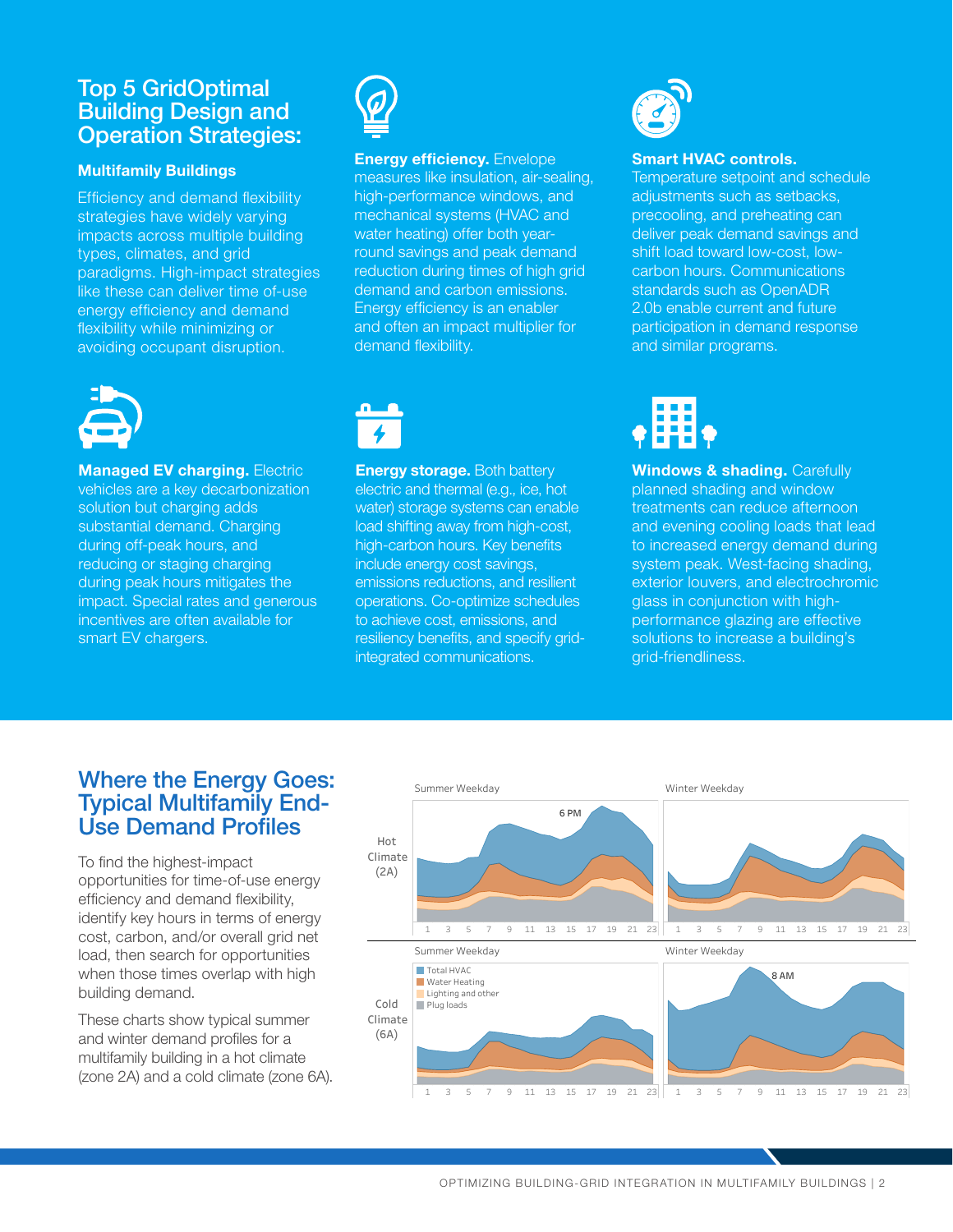# Designing for the Local Grid

Across the nation and the world, electricity grids are changing fast, and variable wind and solar are the fastest-growing resources. There are many pathways to decarbonization, and which resources are dominant at the regional level impacts both rate structures and carbon emissions patterns. Broadly, most regions can be considered either solar, wind, hydro, or fossil-heavy (in reality, all grids use a unique mix of resources; this framework is intended mainly for at-a-glance comparisons).

In general, buildings should seek to **minimize demand during the highest net load hours** on the grid and **shift load toward periods of low net demand.** High net load occurs when less renewable energy is on the grid—often evenings in summer. The times of low net load vary depending on the local grid conditions. Buildings can co-optimize targeted energy efficiency and flexibility strategies to achieve both cost savings and carbon emissions reductions by considering both their cost and carbon implications; the GridOptimal Buildings LEED Credit calculator spreadsheet can help designers evaluate these impacts.





**Solar-Heavy:** PV panels produce more energy during midday hours, but grid peak demand often comes later in the day, especially in summer. Consider strategies that enable the building to shift energy away from morning and evening and toward 10am-2pm, such as grid-integrated heat pump water heaters and batteries. Target energy storage duration of 2-8 hours.

**Wind-Heavy:** Onshore wind in many locations tends to be stronger at night; offshore wind tends to be stronger during the day. Day to day variability can be high: prioritize demand flexibility. Consider strategies to leverage abundant, clean daytime and/or overnight energy for use during afternoons and evenings, with energy storage durations in the 8-16 hour range.

#### **Fossil/Nuclear-Heavy:**

Emissions are typically highest during grid system peak demand hours but often remain relatively high during off-peak hours. Overnight and baseload hours may be very carbon-intensive (coal) or lower-carbon (nuclear). Focus on deep energy efficiency and target demand flexibility during grid peak hours, typically during summer afternoons and evenings.



#### **Hydro-Heavy:**

Abundant clean energy is available during spring and early summer months as snow melts and rivers run high but limited during summer and fall. Large dams offer grid balancing and buffering ability to minimize electricity demand and supply variability. Electrification offers high carbon savings impacts. Target energy efficiency and demand reduction during summer afternoons.